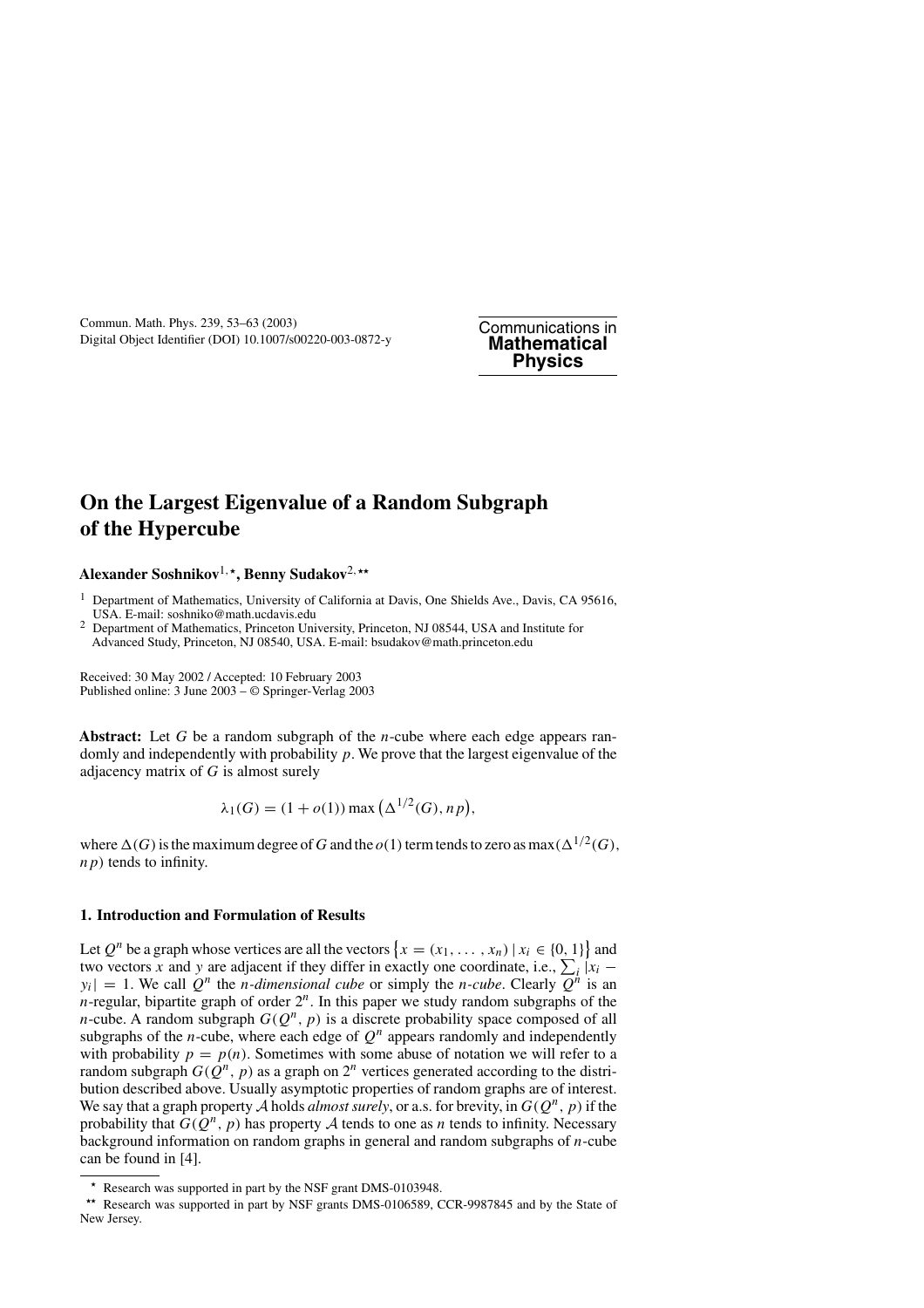Random subgraphs of the hypercube were studied by Burtin [5], Erdös and Spencer [8], Ajtai, Komlós and Szemerédi [2] and Bollobás [4], among others. In particular it was shown that a giant component emerges shortly after  $p = 1/n$  ([2]) and the graph becomes connected shortly after  $p = 1/2$  ([5, 8, 4]). Recently the model has become of interest in mathematical biology ([7, 13, 14]). In particular it appears (see [13, 14]) that random graphs play an important role in a general model of a population evolving over a network of selectively neutral genotypes. It has been shown that the population's limit distribution on the neutral network is solely determined by the network topology and given by the principal eigenvector of the network's adjacency matrix. Moreover, the average number of neutral mutant neighbors per individual is given by the spectral radius.

The subject of this paper is the asymptotic behavior of the largest eigenvalue of the random graph  $G(Q^n, p)$ . The adjacency matrix of *G* is an  $2^n \times 2^n$  matrix *A* whose entries are either one or zero depending on whether the edge  $(x, y)$  is present in *G* or not. *A* is a random real symmetric matrix with the eigenvalues denoted by  $\lambda_1 \geq \lambda_2 \geq \ldots \geq \lambda_{2^n}$ . It follows from the Perron-Frobenius theorem that the largest eigenvalue is equal to the spectral norm of *A*, i.e.  $\lambda_{\text{max}}(G) = \lambda_1(G) = ||A|| = \max_i |\lambda_i|$ . Note also that for a subgraph of the *n*-cube, or in general, for any bipartite graph,  $\lambda_k(G) = -\lambda_{|V| - k}(G)$ ,  $k =$ 1, 2,... and in particular  $|\lambda_{\min}(G)| = \lambda_{\max}(G)$ . It is easy to observe that for every graph  $G = (V, E)$  its largest eigenvalue  $\lambda_1(G)$  is always squeezed between the average degree of *G*,  $\dot{d} = \sum_{v \in V} d_G(v) / |V|$  and its maximal degree  $\Delta(G) = \max_{v \in V} d_G(v)$ . In some situtaions these two bounds have the same asymptotic value which determines the behavior of the largest eigenvalue. For example, this easily gives the asymptotics of the largest eigenvalue of a random subgraph  $G(n, p)$  of a complete graph of order *n* for  $p \gg \log n/n$ . On the other hand, in our case there is a gap between average and maximal degree of random graph  $G(Q^n, p)$  for all values of  $p < 1$  and therefore it is not immediately clear how to estimate its largest eigenvalue.

Here we determine the asymptotic value of the largest eigenvalue of sparse random subgraphs of *n*-cube. To understand better the result, observe that if  $\Delta$  denotes a maximal degree of a graph *G*, then *G* contains a star  $S_\Delta$  and therefore  $\lambda_1(G) \geq \lambda_1(S_\Delta) = \sqrt{\Delta}$ . Also, as mentioned above  $\lambda_1(G)$  is at least as large as the average degree of *G*. As for all values of  $p(n) \gg n^{-1}2^{-n}$ , a.s.  $|E(G(Q^n, p))| = (1 + o(1))pn2^n$ , we get that a.s.  $\lambda_1(G(Q^n, p)) \geq (1 + o(1))np$ . Combining the above lower bounds, we get that a.s.  $\lambda_1(G(Q^n, p)) \ge (1 + o(1))np$ . Combining<br>a.s.  $\lambda_1(G(Q^n, p)) \ge (1 + o(1)) \max (\sqrt{\Delta}, np)$  . It turns out this lower bound can be matched by an upper bound of the same asymptotic value, as given by the following theorem:

**Theorem 1.1.** Let  $G(O^n, p)$  be a random subgraph of the *n*-cube and let  $\Delta$  be the max*imum degree of G. Then almost surely the largest eigenvalue of the adjacency matrix of G satisfies*

$$
\lambda_1(G) = (1 + o(1)) \max (\sqrt{\Delta}, np),
$$

*where the*  $o(1)$  *term tends to zero as*  $max(\Delta^{1/2}(G), np)$  *tends to infinity.* 

As the asymptotic value of the maximal degree of  $G(Q^n, p)$  can be easily determined for all values of  $p(n)$  (see Lemma 2.1), the above theorem enables us to estimate the asymptotic value of  $\lambda_1(G(Q^n, p))$  for all relevant values of p. This theorem is similar to the recent result of Krivelevich and Sudakov [11] on the largest eigenvalue of a random subgraph  $G(n, p)$  of a complete graph of order *n*.

The rest of this paper is organized as follows. In the next section we gather some necessary technical lemmas about random subgraphs of the *n*-cube. Section 3 is devoted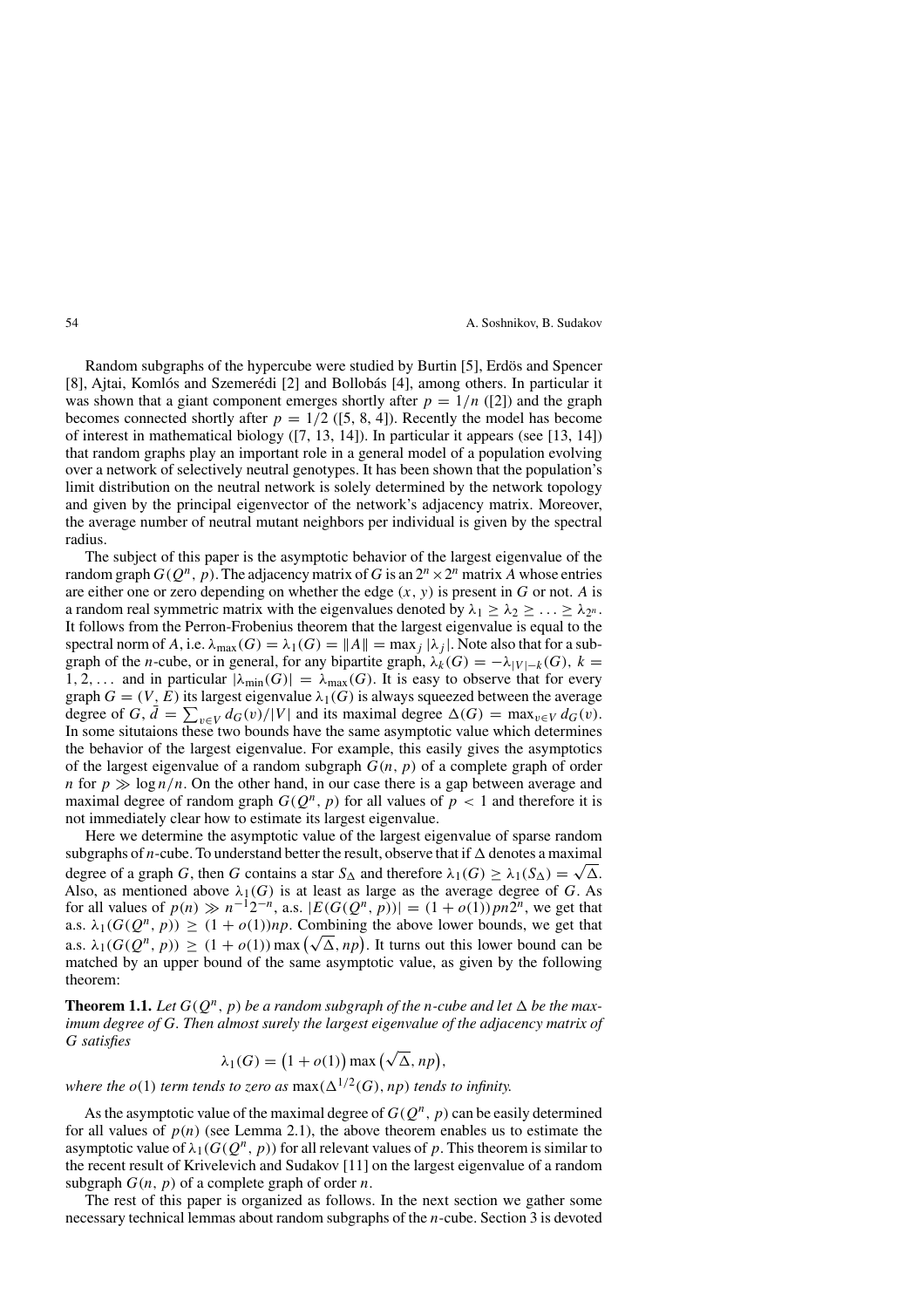to the proof of the main theorem. Section 4, the last section of the paper, contains some concluding remarks.

Throughout the paper we will systematically omit floor and ceiling signs for the sake of clarity of presentation. All logarithms are natural. We will frequently use the inequality  $\begin{pmatrix} a \\ b \end{pmatrix}$  $\left( \begin{array}{c} e \in (ea/b)^b. \end{array} \right)$  Also we use the following standard notations:  $a_n = \Theta(b_n)$ ,  $a_n =$  $O(b_n)$  and  $a_n = \Omega(b_n)$  for  $a_n > 0$ ,  $b_n > 0$  as  $n \to \infty$  if there exist constants  $C_1$  and  $C_2$ such that  $C_1b_n < a_n < C_2b_n$ ,  $a_n < C_2b_n$  or  $a_n > C_1b_n$  respectively. The equivalent notations  $a_n = o(b_n)$  and  $a_n \ll b_n$  mean that  $a_n/b_n \to 0$  as  $n \to \infty$ . We will say that an event  $\Upsilon_n$ , depending on a parameter *n*, holds almost surely if  $Pr(\Upsilon_n) \to 1$  as  $n \to \infty$ (please note that this notion, very common in the literature on random structures, has a different meaning in probability theory).

#### **2. Few Technical Lemmas**

In this section we establish some properties of random subgraphs of the *n*-cube which we will use later in the proof of our main theorem. First we consider the asymptotic behavior of the maximal degree of  $G(Q^n, p)$ . It is not difficult to show that if p is a constant less than  $1/2$  then a.s.  $\Delta(G) = (1 + o(1))cn$ , where *c* satisfies the equation log 2+*c* log *p*+*(*1−*c)*log*(*1−*p)* = *c* log *c*+*(*1−*c)*log*(*1−*c)* and *(G)* = *(*1+*o(*1*))n* for  $p \geq 1/2$ . We omit the proof of this statement since for our purposes it is enough to have  $\sqrt{\Delta(G)} = O(np)$  which follows immediately from the fact that  $\Delta(G) \leq n$ . The case when  $p = o(1)$  is studied in more detail in the following lemma.

**Lemma 2.1.** *Let*  $G = G(Q^n, p)$  *be a random subgraph of the n-cube. Denote by* 

$$
\kappa(n) = \max\left\{k : 2^n \binom{n}{k} p^k (1-p)^{n-k} \ge 1\right\}.
$$

*Then the following statements hold.*

- *(i) If*  $p = o(1)$  *and*  $p$  *is not at least exponentially small in n then almost surely*  $\kappa(n) - 1 \leq \Delta(G) \leq \kappa(n) + 1$ .
- *(ii)* If  $p = \Theta(2^{-n/k}n^{-1})$ *, then*  $2^n \binom{n}{k}$ *k*  $\binom{p^k(1-p)^{n-k}}{p^k(1-p)^{n-k}} = \Theta(1)$  *and*  $\kappa(n) = k - 1$  *or*  $k$ *. Also almost surely*  $\Delta(G)$  *is either*  $k - 1$  *or*  $k$ *.*
- *(iii) If p is exponentially small, but not proportional to*  $2^{-n/k}n^{-1}$ *, then*  $\kappa(n) =$  $\int_{\frac{\ln x}{\ln x}}^{\frac{\pi}{2}} \frac{n \log 2}{1}$  $\frac{n \log 2}{\log(p^{-1}) - \log n}$  and almost surely  $\Delta(G) = \kappa(n)$ *.*

*Proof.* Let  $X_k$  be the number of vertices of  $G(Q^n, p)$  with degree larger than  $k-1$ . Then  $X_k = \sum_{v \in Q^n} I_v$ , where  $I_v$  is the indicator random variable of the event that deg $(v) \geq k$ . *n*

One can easily calculate the expectation  $\mathbf{E}X_k = 2^n \sum_{l \geq k}$ *l*  $\int p^l (1-p)^{n-l}$ . Also note that  $Q^n$  is bipartite and therefore has an independent set *X* of size  $2^{n-1}$ . By definition,

the events that  $d(v) < k$  are mutually independent for all  $v \in X$ . Therefore we obtain that

$$
\Pr\left(X_k = 0\right) \le \prod_{v \in X} \Pr\left(d(v) < k\right) = \prod_{v \in X} \left(1 - \mathbf{E}I_v\right)
$$
\n
$$
\le \exp\left(-\sum_{v \in X} \mathbf{E}I_v\right) = \exp\left(-\mathbf{E}X_k/2\right). \tag{1}
$$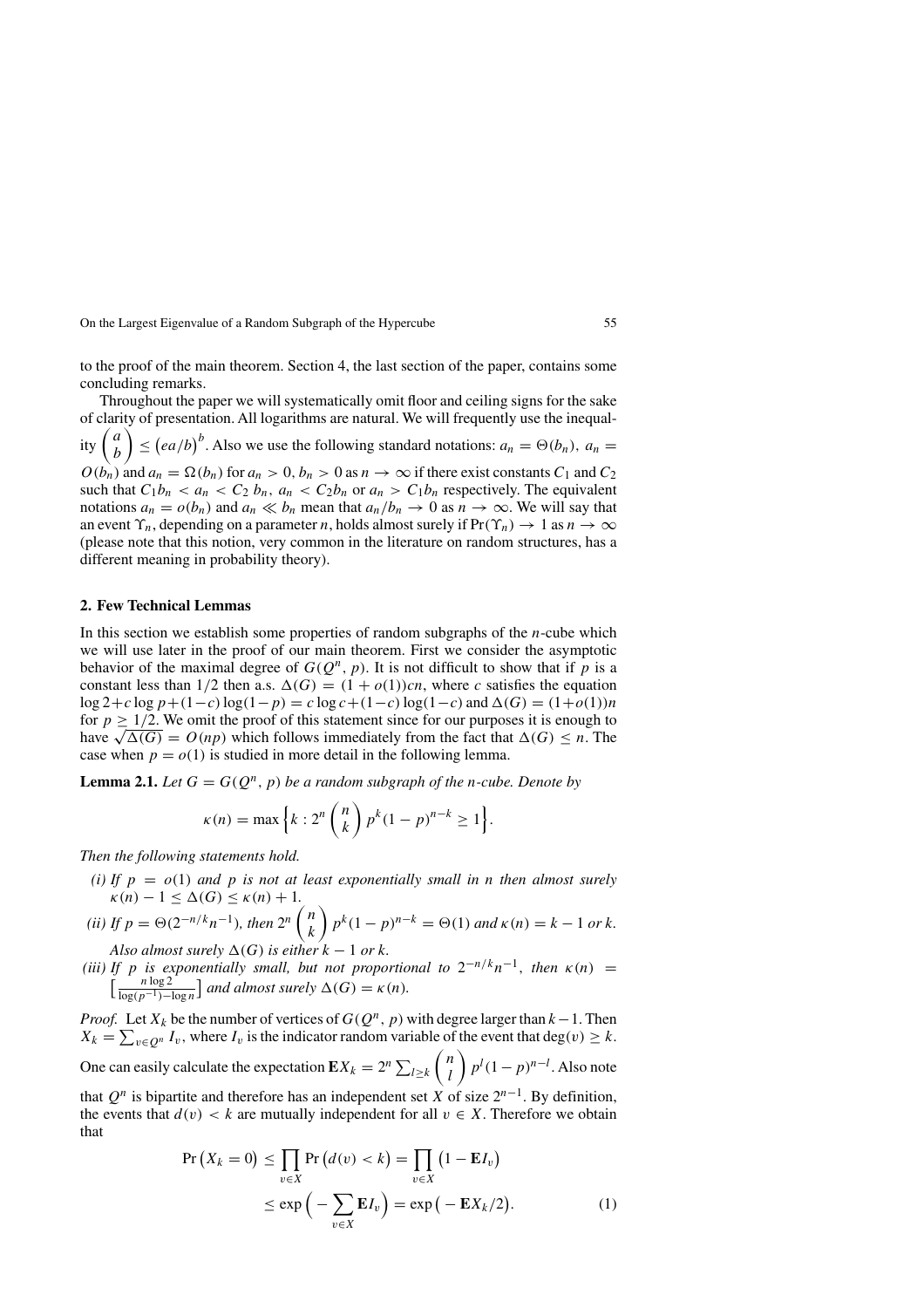Let us now consider the case (i) in more detail. We have that

$$
2^{n-O(np)}(n/k)^k p^k \le 2^n {n \choose k} p^k (1-p)^{n-k} \le 2^n (en/k)^k p^k.
$$

Therefore it is easy to check that  $\kappa(n)$  must satisfy the inequalities

$$
\frac{n \log 2(1 - 1/\log \log (p^{-1}))}{\log (p^{-1})} \le \kappa(n) \le \frac{n \log 2(1 + 1/\log \log (p^{-1}))}{\log (p^{-1})}.
$$

By definition,  $\mathbf{E}X_{k(n)} \geq 1$ . Elementary computations show that  $\mathbf{E}X_{k+1} = (1 + o(1))$  $\frac{p \log(p^{-1})}{\log 2}$ **E***X<sub>k</sub>* for  $k = (1 + o(1))\kappa(n)$  which imply **E***X<sub>κ(n)−1</sub> ≥*  $(1 + o(1)) \frac{\log 2}{p \log(p^{-1})}$ *.* Therefore by (1), we have that

$$
\Pr\left(\Delta(G) < \kappa(n) - 1\right) = \Pr\left(X_{\kappa(n)-1} = 0\right) \le \exp\left(-\frac{\mathbf{E}X_{\kappa(n)-1}}{2}\right)
$$
\n
$$
\le \exp\left(-(1 + o(1))\frac{\log 2}{p\log(p^{-1})}\right) = o(1).
$$

On the other hand, since  $EX_{\kappa(n)+1} \leq 1 + o(1)$  we have that  $EX_{\kappa(n)+2} \leq (1 + o(1))$  $o(1)$ )  $\frac{p \log(p^{-1})}{\log 2} = o(1)$ . Thus by Markov's inequality we conclude that a.s.  $X_{\kappa(n)+2} = 0$ and therefore almost surely  $\kappa(n) - 1 \leq \Delta(G) \leq \kappa(n) + 1$ .

Now consider the case (ii). Since  $p(n) = \Theta(2^{-n/k}n^{-1})$  we have that  $2^n \binom{n}{k}$ *k pk(*1−  $p$ <sup>n−*k*</sup> =  $\Theta(1)$  and  $\kappa(n) = k-1$  or *k*. Also it is easy to check that  $\mathbf{E} X_{k+1} = \Theta(2^{-n/k})$  =  $o(1)$  and  $\mathbf{E}X_{k-1} = \Theta(2^{n/k})$ . Therefore by (1) we have that Pr  $(\Delta(G) < k-1)$  ≤  $\exp(-\mathbf{E}X_{k-1}/2) = o(1)$  and by Markov's inequality Pr  $(\Delta(G) \geq k+1) = o(1)$ .

Finally suppose that *p(n)* is exponentially small but not proportional to 2<sup>−</sup>*n/kn*<sup>−</sup><sup>1</sup> for any  $k \ge 1$ . Then it is rather straightforward to check that  $\kappa(n) = \left[\frac{n \log 2}{\log(n-1)}\right]$  $\frac{n \log 2}{\log (p^{-1}) - \log n}$ and  $EX_{\kappa(n)+1} \ll 1 \ll EX_{\kappa(n)}$ . Therefore, again using (1) and Markov's inequality, we conclude that  $Pr(\Delta(G) < \kappa(n)) = o(1)$  and  $Pr(\Delta(G) \geq \kappa(n) + 1) = o(1)$ . Thus almost surely  $\Delta(G) = \kappa(n)$ . This completes the proof.

Next we need the following lemma, which shows that a.s. *G* cannot have a large number of vertices of high degree too close to one another. More precisely the following is true.

## **Lemma 2.2.** *Let*  $G(Q^n, p)$  *be a random subgraph of n-cube. Then almost surely*

- *(i)* For every  $0 < p \le 1$  *and for any two positive constants a and b such that*  $a + b > 1$ *and*  $n^b \ge 6$ *np*, *G contains no vertex which has within distance one or two at least n*<sup>*a*</sup> *vertices of G with degree*  $\geq n^b$ *.*
- *(ii) For p* ≥ *n*−2*/*<sup>3</sup> *and any constant a >* 0*, G contains no vertex which has within distance one or two at least*  $n^a/p$  *vertices of G with degree*  $\geq np + np/\log n$ *.*

*Proof.* We prove the lemma for the case of vertices of distance two, the case of vertices of distance one can be treated similarly. Note that since the *n*-cube is a bipartite graph the vertices which are within the same distance from a given vertex in  $Q<sup>n</sup>$  are not adjacent.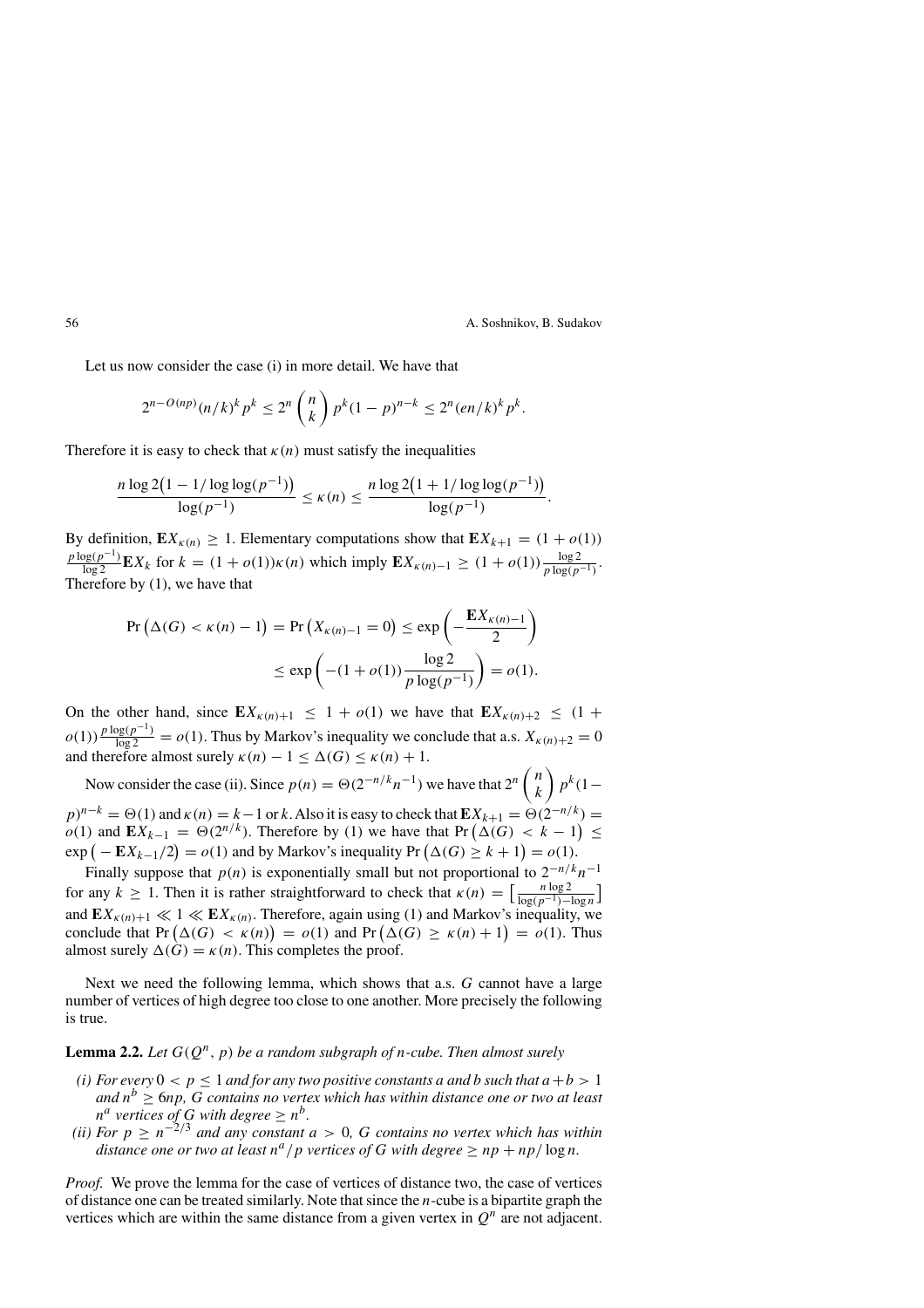*(i)* Let *X* be the number of vertices of *G* which violate condition (i). To prove the statement we estimate the expectation of  $X$ . Clearly we can choose a vertex  $v$  of the *n*-cube in  $2^n$  ways. Since there are at most  $n^2$  vertices in  $O^n$  within distance two from *v* we have at most  $\binom{n^2}{a}$ *na*  $\log n$  possibilities to choose a subset *S* of size  $n^a$ of vertices which will have degree at least  $n<sup>b</sup>$ . The probability that the degree of some vertex in *S* is at least  $n^b$  is bounded by  $\begin{pmatrix} n \\ n^b \end{pmatrix}$  $\int p^{n^b}$ . Note that these events are mutually independent, since *S* contains no edges of the *n*-cube. Therefore, using that  $a + b > 1$  and  $b > 0$ , we obtain that

$$
\mathbf{E}(X) \le 2^n {n^2 \choose n^a} \left( {n \choose n^b} p^{n^b} \right)^{n^a} \le 2^n n^{2n^a} \left( \left( \frac{enp}{n^b} \right)^{n^b} \right)^{n^c}
$$
  

$$
\le 2^{n+2n^a \log_2 n} 2^{-n^{a+b}} = o(1).
$$

Thus by Markov's inequality we conclude that almost surely no vertex violates condition (i).

*(ii)* Let again *X* be the number of vertices of *G* which violate condition (ii). Similarly as before we have 2<sup>*n*</sup> choices for vertex *v* and at most  $\binom{n^2}{n^a/p}$  choices for the set *S* of vertices within distance two from *v* which will have degree  $\geq np + np/\log n$ . Since for all vertices  $v \in G$  the degree  $d(v)$  is binomially distributed with parameters *n* and  $p$ , then by a standard large deviation inequality (cf., e.g., [1], Appendix A)

$$
\Pr\left[d(v) \ge t = np + np/\log n\right] \le e^{-(t - np)^2/2np + (t - np)^3/2(np)^2} = e^{-(1 + o(1))np/(2\log^2 n)}.
$$

As we already mentioned, the events that vertices in *S* have degree  $\geq np + np/\log n$ are mutually independent. Therefore, using that  $p > n^{-2/3}$  and  $a > 0$ , we conclude that

$$
\mathbf{E}(X) \le 2^n \binom{n^2}{n^a/p} \left( e^{-(1+o(1))np/(2\log^2 n)} \right)^{n^a/p}
$$
  
\n
$$
\le 2^n n^{2n^a/p} e^{-(1+o(1))n^{1+a}/(2\log^2 n)}
$$
  
\n
$$
\le 2^n e^{2n^{a+2/3}\log n} e^{-(1+o(1))n^{1+a}/(2\log^2 n)} = o(1).
$$

Thus we can complete the proof of the lemma using again Markov's inequality.

#### **3. Proof of the Theorem**

In this section we present our main result. We start by listing some simple properties of the largest eigenvalue of a graph, that we will use later in the proof. Most of these easy statements can be found in Chapter 11 of the book of Lovász [12].

**Proposition 3.1.** *Let G be a graph on n vertices and m edges and with maximum degree . Let λ*1*(G) be the largest eigenvalue of the adjacency matrix of G. Then it has the following properties:*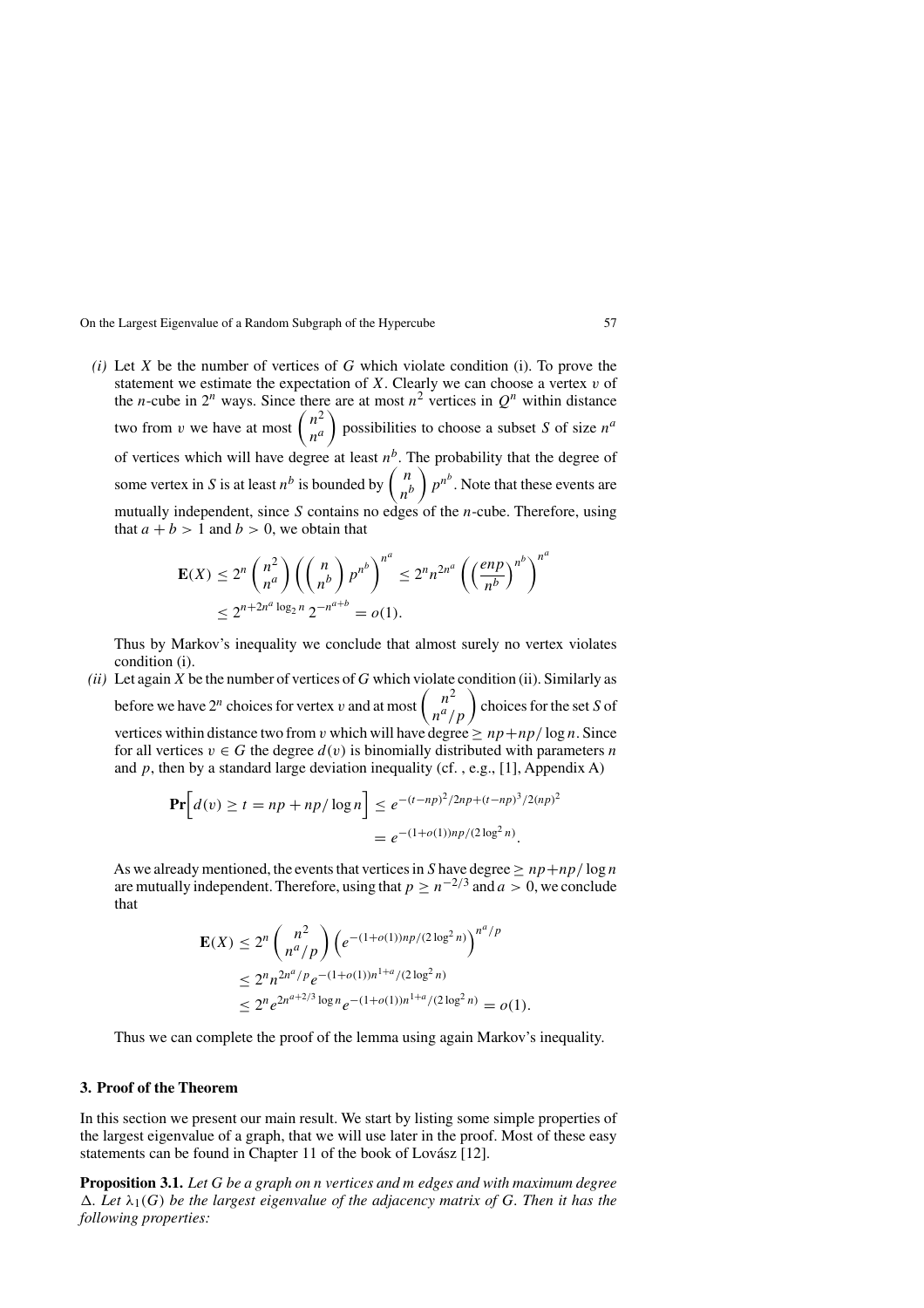$(I)$  max  $(\sqrt{\Delta}, \frac{2m}{n}) \leq \lambda_1(G) \leq \Delta.$ 

- $(H)$  If  $E(G) = \bigcup_{i}^{n} E(G_i)$  then  $\lambda_1(G) \leq \sum_{i} \lambda_1(G_i)$ . If in addition graphs  $G_i$  are vertex *disjoint, then*  $\lambda_1(G) = \max_i \lambda_1(G_i)$ *.*
- *(III) If G is a bipartite graph then*  $\lambda_1(G) \leq \sqrt{m}$ *. Moreover if it is a star of size*  $\Delta$  *then*  $\lambda_1(G) = \sqrt{\Delta}$ .
- *(IV) If the degrees on both sides of bipartition are bounded by*  $\Delta_1$  *and*  $\Delta_2$  *respectively, then*  $\lambda_1(G) \leq \sqrt{\Delta_1 \Delta_2}$ .
- *(V) For every vertex v of G let*  $W_2(G, v)$  *denote the number of walks of length two in G starting at v. Then*  $\lambda_1(G) \leq \sqrt{\max_v W_2(G, v)}$ .  $\Box$

*Proof of the Theorem 1.1.* We already derived in the introduction the lower bound of this theorem so we will concentrate on proving an upper bound. We will frequently use the following simple fact that between any two distinct vertices of the *n*-cube there are at most two paths of length two. We divide the proof into a few cases with respect to the value of the edge probability  $p$ . In each case we partition o  $G$  into smaller subgraphs, whose largest eigenvalue is easier to estimate. We start with a rather easy case when the random graph is relatively sparse.

*Case 1.* Let  $e^{-\log^4 n} \le p \le n^{-2/3}$ . For these values of p, by Lemma 2.1, we have that  $\Delta(G) \geq \Omega(\frac{n}{\log^4 n})$ . Partition the vertex set of *G* into three subsets as follows. Let *V*<sub>1</sub> be the set of vertices with degree at most  $n^{2/5}$ , let  $V_2$  be the set of vertices with degree larger than  $n^{2/5}$  but smaller than  $n^{4/7}$  and let  $V_3$  be the set of vertices with degree at least  $n^{4/7}$ . Also let  $G_1$  be a subgraph of *G* induced by  $V_1$ , let  $G_2$  be a subgraph induced by  $V_2 \cup V_3$ , let  $G_3$  be a bipartite graph containing edges of  $G$  connecting  $V_1$  and  $V_2$  and finally let  $G_4$  be a bipartite graph containing edges connecting  $V_1$  and  $V_3$ . By definition  $G = \bigcup_i G_i$ and thus by claim **(II)** of Proposition 3.1 we obtain that  $\lambda_1(G) \leq \sum_{i=1}^4 \lambda_1(G_i)$ .

Since the maximum degree of graph  $G_1$  is at most  $n^{2/5}$ , then by **(I)** it follows that  $\lambda_1(G_1) \leq n^{2/5}$ . The degrees of vertices of bipartite graph  $G_3$  are bounded on one side by  $n^{2/5}$  and on another by  $n^{4/7}$ . Hence using **(IV)** we conclude that  $\lambda_1(G_3) \le \sqrt{n^{2/5}n^{4/7}} =$  $n^{17/35}$ . Let *v* be a vertex of *G*<sub>2</sub> and let *N*<sub>2</sub>(*G*<sub>2</sub>*, v*) be the set of vertices of *G*<sub>2</sub> which are within distance exactly two from *v*. Since between any two distinct vertices of  $Q^n$  there at most two paths of length two it is easy to see that the number of walks of length two in *G*<sub>2</sub> starting at *v* is bounded by  $d_{G_2}(v) + 2|N_2(G_2, v)|$ . Since every vertex of  $V_2 \cup V_3$  has degree in *G* at least  $n^{2/5}$ , using Lemma 2.2 (i) with  $a = 4/5$  and  $b = 2/5$  we obtain that almost surely both  $d_{G_2}(v)$  and  $|N_2(G_2, v)|$  are bounded by  $n^{4/5}$ . Therefore for every vertex *v* in  $G_2$  we have  $W_2(G_2, v) \leq d_{G_2}(v) + 2|N_2(G_2, v)| \leq 3n^{4/5}$  and hence by **(V)**  $\lambda_1(G_2) \leq \sqrt{3n^{4/5}} = \sqrt{3n^{2/5}}.$ 

Finally we need to estimate  $\lambda_1(G_4)$ . To do so consider partition of  $V_1$  into two parts. Let *V*<sup>1</sup> be the set of vertices in *V*<sub>1</sub> with at least two neighbors in *V*<sub>3</sub> and let  $V_1'' = V_1 - V_1'$ . Let  $G'_4$  and  $G''_4$  be bipartite graphs with parts  $(V'_1, V_3)$  and  $(V''_1, V_3)$  respectively. By definition,  $G_4 = G'_4 \cup G''_4$  and hence  $\lambda_1(G_4) \leq \lambda_1(G'_4) + \lambda_1(G''_4)$ . Since the vertices in  $V'_1$ have at most one neighbor in  $V_3$  and the graph  $G_4^{\prime\prime}$  is bipartite it follows that  $G_4^{\prime\prime}$  is the where at most one neignbor in  $v_3$  and the graph  $\sigma_4$  is orpartie it follows that  $\sigma_4$  is the union of vertex disjoint stars of size at most  $\Delta(G)$ . So by (III) we get  $\lambda_1(G_4') \leq \sqrt{\Delta(G)}$ . Now let *u* be the vertex of *V*<sub>3</sub> with at least  $2n^{1/2}$  neighbors in *V*<sub>1</sub>. By definition, every neighbor of *u* in  $V_1'$  has also an additional neighbor in  $V_3$ , which is distinct from *u*. Therefore we obtain that there are at least  $2n^{1/2}$  simple paths of length two from *u* to the set  $V_3$ . Since between any two distinct vertices of the *n*-cube there are at most two paths of length two we obtain that *u* has at least  $n^{1/2}$  other vertices of  $V_3$  within distance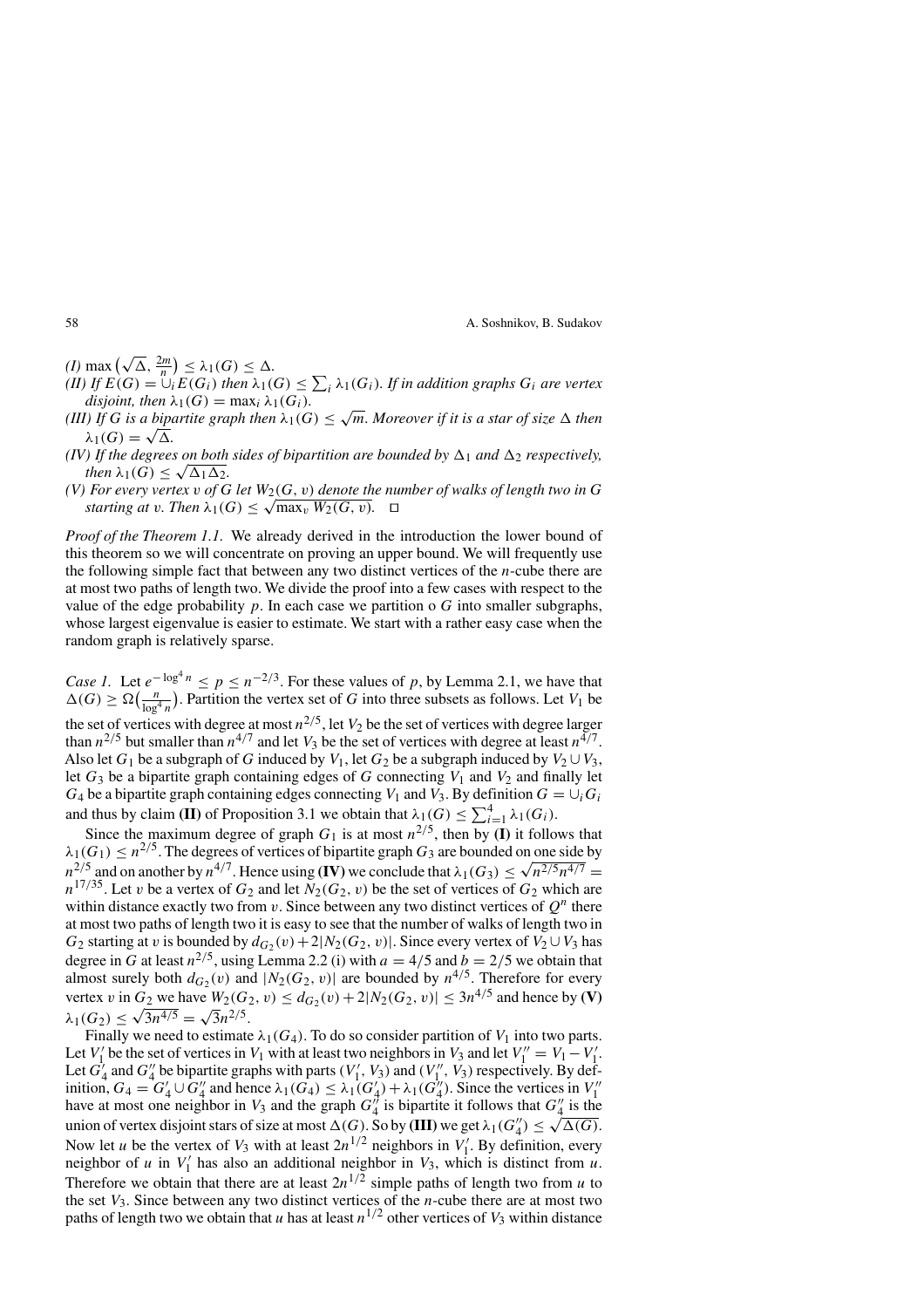two. Since the degree of all these vertices is at least  $n^{4/7}$  it follows from Lemma 2.2 (i) with  $a = 1/2$  and  $b = 4/7$  that a.s. there is no vertex *u* with this property. Therefore the degree of every vertex from  $V_3$  in bipartite graph  $G'_4$  is bounded by  $2n^{1/2}$  and we also have that the degree of every vertex from  $V'_1$  is at most  $n^{2/5}$ . So using again **(IV)** we obtain  $\lambda_1(G'_4) \leq \sqrt{2n^{1/2}n^{2/5}} = \sqrt{2n^{9/20}}$ . This implies the desired bound on  $\lambda_1(G)$ , since

$$
\lambda_1(G) \le \sum_i \lambda_1(G_i) \le n^{2/5} + \sqrt{3}n^{2/5} + n^{17/35} + (\sqrt{2}n^{9/20} + \sqrt{\Delta(G)})
$$
  
=  $(1 + o(1))\sqrt{\Delta(G)}.$ 

*Case 2.* Let  $p \ge n^{-4/9}$ . This case when the random graph is dense is also quite simple. Indeed, partition the vertices of  $G$  into two parts. Let  $V_1$  be the set of vertices with degree larger than  $np + np/\log n$  and let  $V_2$  be the rest of the vertices. Clearly  $G = \bigcup_i G_i$ , where  $G_1$  is a subgraph induced by  $V_1$ ,  $G_2$  is a subgraph induced by  $V_2$ , and  $G_3$  is a bipartite subgraph with bipartition  $(V_1, V_2)$ . By definition, the maximum degree of  $G_2$ is at most  $np + np/\log n$ , implying  $\lambda_1(G_2) \leq np + np/\log n$ . Since every vertex in *V*<sub>1</sub> has degree at least  $np + np/\log n$ , by Lemma 2.2 (ii) with  $a = 1/18$  we obtain that almost surely no vertex in *G* can have more than  $n^a/p \leq n^{1/2}$  vertices in *V*<sub>1</sub> within distance one or two. In particular, this implies that the maximum degree in  $G_1$  is at most  $n^{1/2}$  and so  $\lambda_1(G_1) \leq n^{1/2}$ .

Partition  $V_2$  into two parts. Let  $V_2'$  be the set of vertices in  $V_2$  with at least two neighbors in  $\bar{V}_1$  and let  $\bar{V}_2'' = V_2 - \bar{V}_2'$ . Let  $G_3'$  and  $G_3''$  be bipartite graphs with parts  $(V_1, V_2')$  and  $(V_1, V_2'')$  respectively. By definition,  $G_3 = G_3' \cup G_3''$  and thus  $\lambda_1(G_3) \leq$  $\lambda_1(G'_3) + \lambda_1(G''_3)$ . Since the vertices in  $V''_2$  have at most one neighbor in  $V_1$  and the graph  $G''_3$  is bipartite it follows that  $G''_3$  is the union of vertex disjoint stars of size at most  $\Delta(G)$ .  $G_3$  is originate it follows that  $G_3$  is the union of vertex disjoint stars of size at most  $\Delta(G)$ .<br>So by (III) we get  $\lambda_1(G_3') \le \sqrt{\Delta(G)} \le n^{1/2}$ . Now let *u* be the vertex of  $V_1$  with at least  $2n^{1/2}$  neighbors in  $V'_2$ . By definition, every neighbor of *u* in  $V'_2$  has also an additional neighbor in *V*<sub>1</sub>, which is distinct from *u*. Therefore we obtain that there are at least  $2n^{1/2}$ simple paths of length two from  $u$  to the set  $V_1$ . Since between any two distinct vertices there are at most two paths of length two we obtain that *u* has at least  $n^{1/2}$  other vertices of *V*<sup>1</sup> within distance two. As we already explain in the previous paragraph, this almost surely does not happen. Thus the degree of every vertex from  $V_1$  in bipartite subgraph  $G'_3$  is bounded by  $2n^{1/2}$  and we also have that the degree of every vertex from  $V'_2$  is at most  $np + np/\log n$ . So using **(IV)** we obtain  $\lambda_1(G_3') \leq \sqrt{2n^{1/2}(np + np/\log n)}$ . Now since  $np \ge n^{5/9}$ , it follows that all  $\lambda_1(G_1), \lambda_1(G_3'), \lambda_1(G_3'') = o(np)$  and therefore

$$
\lambda_1(G) \leq \sum_i \lambda_1(G_i) \leq \lambda_1(G_2) + o(np) \leq np + np/\log n + o(np) = (1 + o(1))np.
$$

*Case 3.* Let  $n^{-2/3} \le p \le n^{-4/9}$ . This part of the proof is slightly more involved than √ two previous ones since in particular it needs to deal with a delicate case when *np* and  $\sqrt{\Delta(G)}$  are nearly equal.

Partition the vertex set of  $G$  into four parts. Let  $V_1$  be the set of vertices with degree at least  $n^{2/3}$  and let  $V_2$  be the set of vertices with degrees larger than  $np + np/\log n$  but less than  $n^{2/3}$ . Let  $V_4$  contain all vertices *G* which have at least one neighbor in  $V_1$  and degree at most  $np + np/\log n$ . Finally let  $V_3$  be the set of remaining vertices of *G*. Note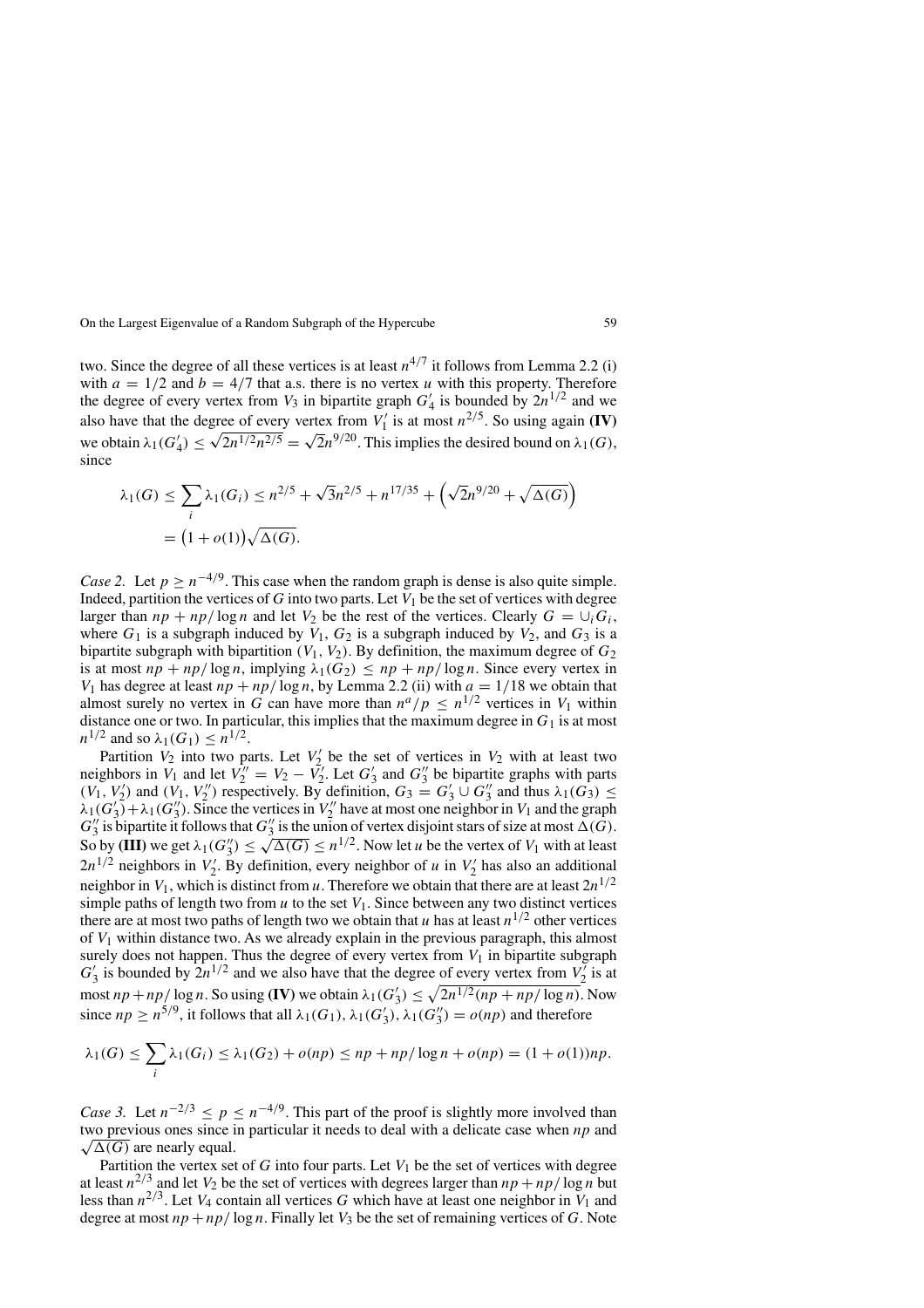that by definition there are no edges between  $V_1$  and  $V_3$  and every vertex from  $V_3$  also has degree at most  $np + np/\log n$  in *G*.

We consider the following subgraphs of  $G$ . Let  $G_1$  be the bipartite subgraph containing all the edges between  $V_1$  and  $V_4$ . Partition  $V_4$  into two parts. Let  $V_4$  be the set of vertices in  $V_4$  with at least two neighbors in  $V_1$  and let  $V_4^{\prime\prime} = V_4 - V_4^{\prime}$ . Let  $G_1^{\prime}$ and  $G''_1$  be bipartite graphs with parts  $(V_1, V_4')$  and  $(V_1, V_4'')$  respectively. By definition,  $G_1 = G_1' \cup G_1''$  and thus  $\lambda_1(G_1) \leq \lambda_1(G_1') + \lambda_1(G_1'')$ . Since the vertices in  $V_4''$  have at most one neighbor in  $V_1$  and the graph  $G_1^h$  is bipartite it follows that  $G_1^h$  is the union of wertex disjoint stars of size at most  $\Delta(G)$ . So by **(III)** we get  $\lambda_1(G_1') \leq \sqrt{\Delta(G)}$ . Now let *u* be the vertex of  $V_1$  with at least  $2n^{2/5}$  neighbors in  $V'_4$ . By definition, every neighbor of *u* in  $V_4$  has also an additional neighbor in  $V_1$ , which is distinct from *u*. Therefore we obtain that there are at least  $2n^{2/5}$  simple paths of length two from *u* to the set  $V_1$ . Similar as before, this implies that *u* has at least  $n^{2/5}$  other vertices of  $V_1$  within distance two. By Lemma 2.2 (i) with  $a = 2/5$  and  $b = 2/3$  this almost surely does not happen. Thus the degree of every vertex from  $V_1$  in bipartite subgraph  $G'_1$  is bounded by  $2n^{2/5}$  and we also have that the degree of every vertex from  $V'_4$  is at most  $np + np/\log n \le n^{5/9}$ . So using **(IV)** we obtain  $\lambda_1(G'_1) \leq \sqrt{2n^{2/5}n^{5/9}} = \sqrt{2n^{43/90}} = o(\sqrt{\Delta})$ . Therefore  $\lambda_1(G_1) \leq \lambda_1(G'_1) + \lambda_1(G''_1) \leq (1 + o(1))\sqrt{\Delta}$ .

Our second subgraph  $G_2$  is induced by the set  $V_3$ . By definition, the maximum degree in it is at most  $np + np/\log n$  and therefore  $\lambda_1(G_2) \leq (1 + o(1))np$ . Crucially this graph is a vertex disjoint form  $G_1$  which implies by  $(II)$  that

$$
\lambda_1(G_1 \cup G_2) = \max\left(\lambda_1(G_1), \lambda_1(G_2)\right) \leq \left(1 + o(1)\right) \max\left(\sqrt{\Delta}, np\right).
$$

Next we define the remaining graphs whose union with  $G_1$  and  $G_2$  equals to  $G$ and show that their largest eigenvalues contribute only smaller order terms in the upper bound on  $\lambda_1(G)$ . Let *G*<sub>3</sub> be the subgraph of *G* induced by the set *V*<sub>1</sub> ∪ *V*<sub>2</sub>. By definition, every vertex in  $G_3$  has at least  $np + np/\log n$  neighbors in *G*. Therefore by Lemma 2.2 (ii) with  $a = 1/12$  we obtain that for every  $v \in G_3$  there at most  $n^a/p \leq n^{3/4}$  other vertices of  $G_3$  within distance one or two. This implies that  $d_{G_3}(v)$  and  $|N_2(G_3, v)|$  are both bounded by  $n^{3/4}$ . Then, as we already show in Case 1, the total number of walks of length two starting at *v* is bounded by  $d_{G_3}(v) + 2|N_2(G_3, v)| \leq 3n^{3/4}$ . Thus by **(V)**  $\alpha$  is bounded<br>we get  $\lambda_1(G_3)$  ≤  $\sqrt{3n^{3/4}} = o(\sqrt{\Delta}).$ 

Let *u* be a vertex of  $V_3 \cup V_4$  which has at least  $2n^{2/5}$  neighbors in the set  $V_4$ . Since every vertex in  $V_4$  has at least one neighbor in  $V_1$  we obtain that there at least  $2n^{2/5}$ simple paths of length two from  $u$  to  $V_1$ . On the other hand we know that there are at most two such paths between any pair of distinct vertices. This implies that *u* has at least  $n^{2/5}$  vertices within distance two whose degree is at least  $n^{2/3}$ . Using Lemma 2.2 (i) with  $a = 2/5$  and  $b = 2/3$  we conclude that almost surely there is no such vertex *u*. Now let  $G_4$  be a subgraph induced by the set  $V_4$  and let  $G_5$  be the bipartite graph with parts  $(V_3, V_4)$ . By the above discussion, the maximum degree of  $G_4$  is at most  $2n^{2/5}$ , implying  $\lambda_1(G_4) \leq 2n^{2/5} = o(\sqrt{\Delta})$ . We also know that every vertex from *V*<sub>3</sub> has at most  $2n^{2/5}$ neighbors in *V*<sub>4</sub> and every vertex in *V*<sub>4</sub> has at most  $np + np/\log n \le n^{5/9}$  neighbors in *V*<sub>3</sub>. Therefore by **(IV)** we obtain that  $\lambda_1(G_5) \leq \sqrt{2n^{2/5}n^{5/9}} = \sqrt{2n^{43/90}} = o(\sqrt{\Delta})$ .

Finally consider the bipartite subgraph  $G_6$  whose parts are  $V_2$  and  $V_3 \cup V_4$ . Let *X* be the set of vertices from  $V_3 \cup V_4$  with at least  $2n^{2/7}$  neighbors in  $V_2$  and let  $Y = V_3 \cup V_4 - X$ . Note that  $G_6 = G'_6 \cup G''_6$  where  $G'_6$  is a bipartite graph with parts  $(V_2, X)$  and  $G''_6$ ,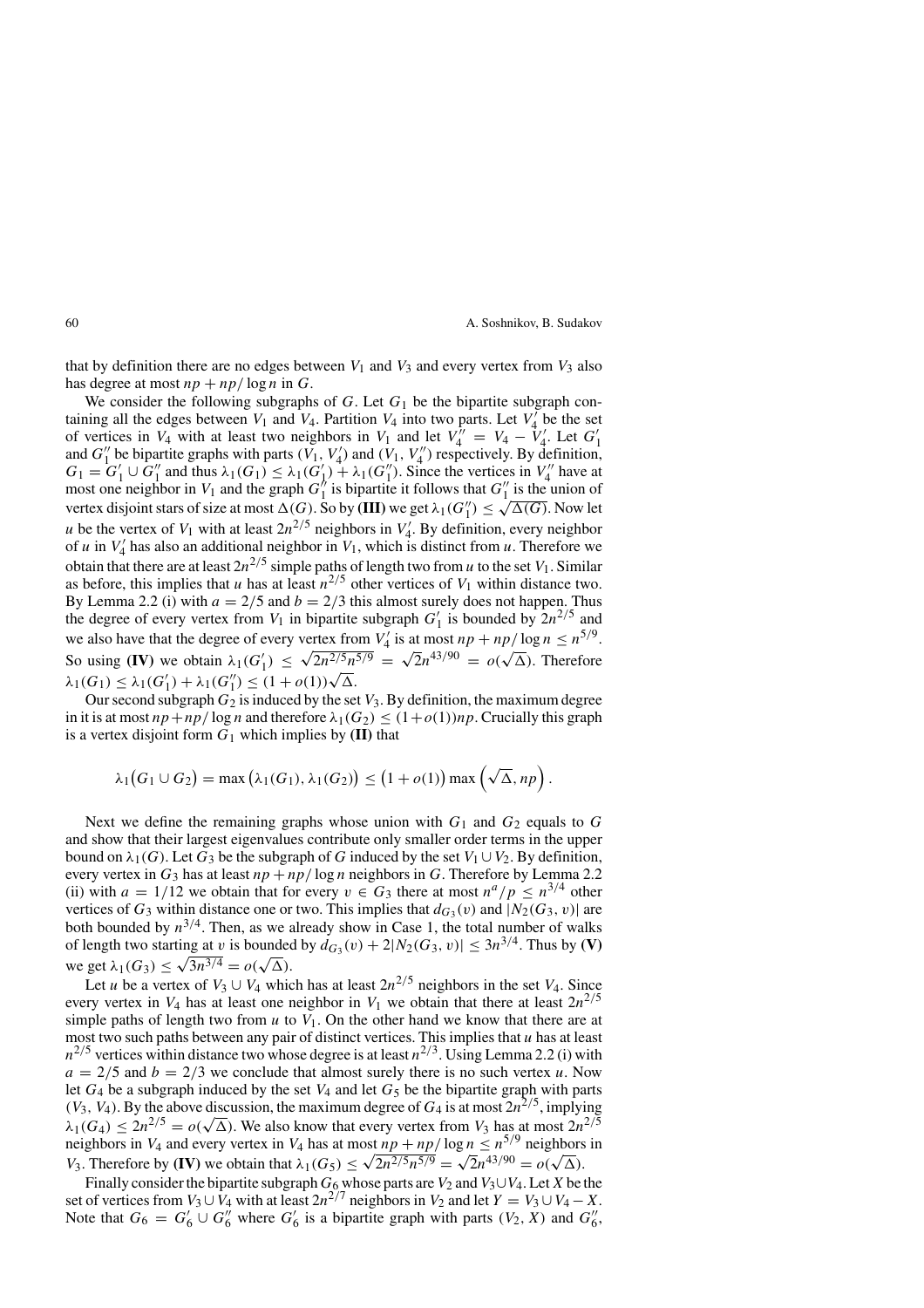is a bipartite graph with parts *(V*<sub>2</sub>*, Y*). The upper bound on  $\lambda_1(G_6'')$  follows immediately from the facts that  $G_6''$  is bipartite, the degree of vertices in  $V_2$  is bounded by  $n^{2/3}$  and, by definition, every vertex in *Y* has at most  $2n^{2/7}$  neighbors in *V*<sub>2</sub>. Therefore  $\lambda_1(G_6'') \leq \sqrt{2n^{2/7}n^{2/3}} = \sqrt{2n^{10/21}} = o(\sqrt{\Delta})$ . To bound  $\lambda_1(G_6')$ , note that almost surely every vertex in  $V_2$  has at most  $n^{3/7}$  neighbors in *X*. Indeed, let  $u \in V_2$  be the vertex with more than  $n^{3/7}$  neighbors in *X*. Since every neighbor of *u* in *X* has at least  $2n^{2/7} - 1$  additional neighbors in  $V_2$  different from *u* we obtain that there at least  $(2n^{2/7} - 1)n^{3/7} = (2 + o(1))n^{5/7}$  simple paths of length two from *u* to *V*<sub>2</sub>. On the other hand we know that there are at most two such paths between any pair of distinct vertices. This implies that *u* has at least  $(1 + o(1))n^{5/7}$  vertices of  $V_2$  within distance two. By definition, every vertex of  $V_2$  has at least  $np + np/\log n$  neighbors in *G*. Therefore using Lemma 2.2 (ii) with  $a = 1/22$  we conclude that almost surely there is no such vertex  $u$ . Now the upper bound on  $\lambda_1(G'_6)$  can be obtained using that  $G'_6$  is bipartite, the degree of vertices in *X* is bounded by  $np + np/\log n \le n^{5/9}$  and that every vertex in  $V_2$  has at most vertices in *X* is bounded by  $np + np/log n \le n^{2/3}$  and that every vertex in  $V_2$  has at most  $2n^{3/7}$  neighbors in *X*. Indeed, by **(IV)**  $\lambda_1(G'_6) \le \sqrt{2n^{3/7}n^{5/9}} = \sqrt{2}n^{31/63} = o(\sqrt{\Delta})$ , and hence  $\lambda_1(G_6) \leq \lambda_1(G'_6) + \lambda_1(G''_6) = o(\sqrt{\Delta})$ .

From the above definitions it is easy to check that  $G = \bigcup_{i=1}^{6} G_i$ . Hence using our estimates on the largest eigenvalues of graphs *Gi* we obtain the desired upper bound on  $\lambda_1(G)$ , as follows:

$$
\lambda_1(G) \le \lambda_1\big(G_1 \cup G_2\big) + \sum_{i \ge 3} \lambda_1(G_i) \le (1 + o(1)) \max\left(\sqrt{\Delta(G)}, np\right) + o\big(\sqrt{\Delta(G)}\big)
$$
  
=  $(1 + o(1)) \max\left(\sqrt{\Delta(G)}, np\right)$ .

This completes the proof of the third case. Now to finish the proof of the theorem it remains to deal with the last very simple case when the random graph is very sparse.

*Case 4.* Let  $p \le e^{-\log^4 n}$ . For every integer  $k \ge 1$  denote by  $Y_k$  the number of connected components with *k* edges. It is not difficult to see that  $EY_k \leq O(2^n k! n^k p^k)$ . Indeed, we can pick the first vertex in the connected component in 2*<sup>n</sup>* ways. Suppose we already know the first  $1 \le t \le k$  vertices of the component. Then these vertices are incident to at most *tn* edges of the *n*-cube and therefore we can pick the next edge only in at most *tn* ways. This gives at most  $2^n \prod_{t=1}^k tn = 2^n k! n^k$  ways to pick the edges of the connected component.

First consider the case when *p* is not exponentially small. Then, by Lemma 2.1 we have that almost surely  $\Delta(G) = (1+o(1))\kappa(n)$ , where  $\kappa(n) = \max\{k : 2^n \binom{n}{k}\}$ *k pk(*1−

 $p)^{n-k} \ge 1$ } and  $\kappa(n)$  tends to infinity together with *n*. Let  $k_0 = \kappa(n) + \kappa(n)/\log \kappa(n)$ . Then it is easy to check that  $EY_{k_0} = o(1)$  and therefore, by Markov's inequality, almost surely  $G(Q^n, p)$  contains no connected component with more than  $k_0$  edges. Since the largest eigenvalue of *G* is the maximum of the eigenvalues of its connected components and the largest eigenvalue of a component with  $k_0$  edges is not greater than  $\sqrt{k_0}$  (see, parts **(II)** and **(III)** of Proposition 3.1), we obtain that

$$
\lambda_1(G) \le \sqrt{k_0} \le \sqrt{\kappa(n)} + \sqrt{\kappa(n)/\log \kappa(n)} = (1 + o(1))\sqrt{\Delta(G)}.
$$

Next, let  $p \le 2^{-\alpha n}$  for some fixed  $\alpha > 0$ . If p is not proportional to  $2^{-n/k}n^{-1}$ ,  $k =$ 1*,* 2*,* 3*,... ,* then it follows from part (iii) of Lemma 2.1 that with probability going to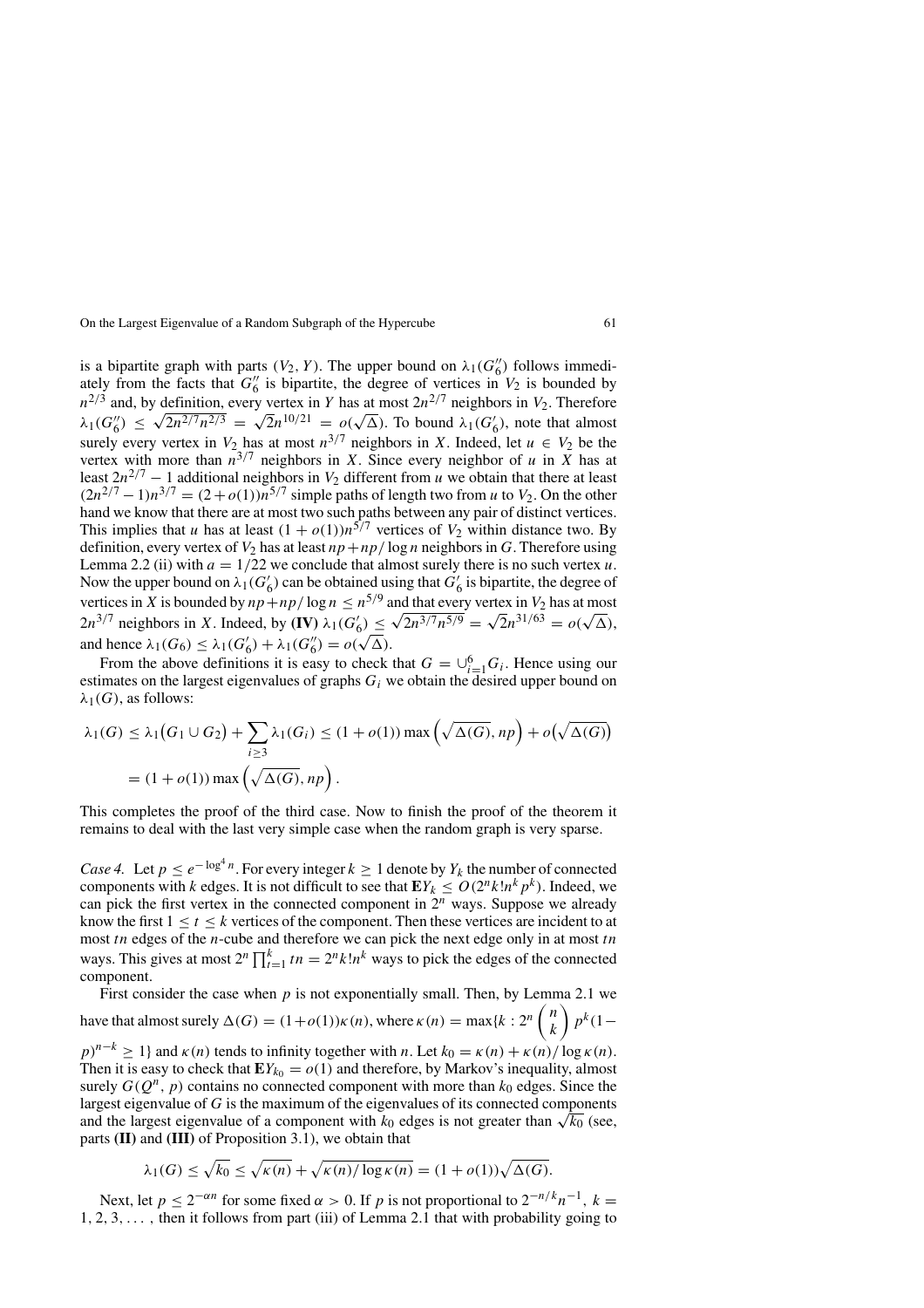one the maximum degree of  $G(Q^n, p)$  is  $\kappa(n) = \left[\frac{n \log 2}{\log(n-1)}\right]$  $\frac{n \log 2}{\log (p^{-1}) - \log n}$ . Note that in this case  $k(n)$  is a constant and it is easy to check that  $\mathbf{E}Y_{k(n)+1} \le O\left(2^n n^{\kappa(n)+1} p^{\kappa(n)+1}\right) = o(1)$ . Thus, by Markov's inequality, there are no connected components with more than  $\kappa(n)$ edges. Since the largest eigenvalue of *G* is the maximum of the eigenvalues of its connected components and the largest eigenvalue of a component with *k* edges is not greater than  $\sqrt{k}$  ( and is equal to  $\sqrt{k}$  only if the component is a star on  $k+1$  vertices), we obtain that a.s.  $\lambda_1(G) = \sqrt{\kappa(n)} = \sqrt{\Delta(G)}$ .

Finally if  $p(n)$  is proportional to  $2^{-n/k}n^{-1}$ ,  $k = 1, 2, 3, \ldots$ , then by part (ii) of Lemma 2.1 almost surely  $\Delta(G)$  ∈ { $k - 1, k$ } and again one can check that  $EY_{k+1}$  is exponentially small. Using Markov's inequality, as before, we conclude that there are no connected components with more than *k* edges. Therefore a.s.  $\lambda_1(G)$  is either  $\sqrt{\Delta(G)}$ or  $\sqrt{\Delta(G)} + 1$ . This completes the proof of the theorem.

### **4. Concluding Remarks**

There are several other important questions that are beyond the reach of the presented technique. The most fundamental is perhaps the local statistics of the eigenvalues, in particular the local statistics near the edge of the spectrum. For results in this direction for other random matrix models we refer the reader to [17, 18, 16]. A recent result of Alon, Krivelevich and Vu [3] states that the deviation of the first, second, etc. largest eigenvalues from its mean is at most of order of  $O(1)$ . Unfortunately our results give only the leading term of the mean.

A second, perhaps even more difficult question is whether the local behavior of the eigenvalues is sensitive to the details of the distribution of the matrix entries of *A.* We refer the reader to [15, 6, 16, 10] for the results of that nature for unitary invariant and Wigner random matrices.

*Acknowledgement.* The first author would like to thank Sergey Gavrilets and Janko Gravner for bringing this problem to his attention and for useful discussions.

## **References**

- 1. Alon, N., Spencer, J.: *The Probabilistic Method*. 2*nd* ed. New York: Wiley, 2000
- 2. Ajtai, M., Komlós, j., Szemerédi, E.: Largest random component of a k-cube. Combinatorica 2(1), 1–7 (1982)
- 3. Alon, N., Krivelevich, M., Vu, V.H.: On the concentration of eigenvalues of random symmetric matrices. Israel J. Math. **131**, 259–267 (2002)
- 4. Bollobás, B.: *Random Graphs*. 2<sup>nd</sup> ed., New York: Cambridge University Press, 2001
- 5. Burtin, Yu.: The probability of connectedness of a random graph (in Russian). Problemy Peredaci Informacii **13**(2), 90–99 (1977)
- 6. Deift, P.: Orthogonal Polynomials and Random Matrices: A Riemann-Hilbert Approach. Courant Lecture Notes in Mathematics **3**, New York: Couvant Distitute, 1999
- 7. Gavrilets, S., Gravner, J.: Percolation on the fitness hypercube and the evolution of reproductive isolation. J. Theor. Biol. **184**(1), 51–64 (1997)
- 8. Erdös, P., Spencer, J.: Evolution of the n-cube. Comput. Math. Appl. **5**(1), 33–39 (1979)
- 9. Janson, S., Luczak, T., Rucinski, A.: *Random Graphs*, New York: Wiley, 2000
- 10. Johansson, K.: Universality of the local spacing distribution in certain Hermitian Wigner matrices. Commun. Math. Phys. **215**, 683–705 (2001)
- 11. Krivelevich, M., Sudakov, B.: The largest eigenvalue of sparse random graphs. Combinatorics, Probability and Computing **12**, 61–72 (2003)
- 12. Lovász, L.: *Combinatorial Problems and Exercises*. Amsterdam: North Holland, 1993